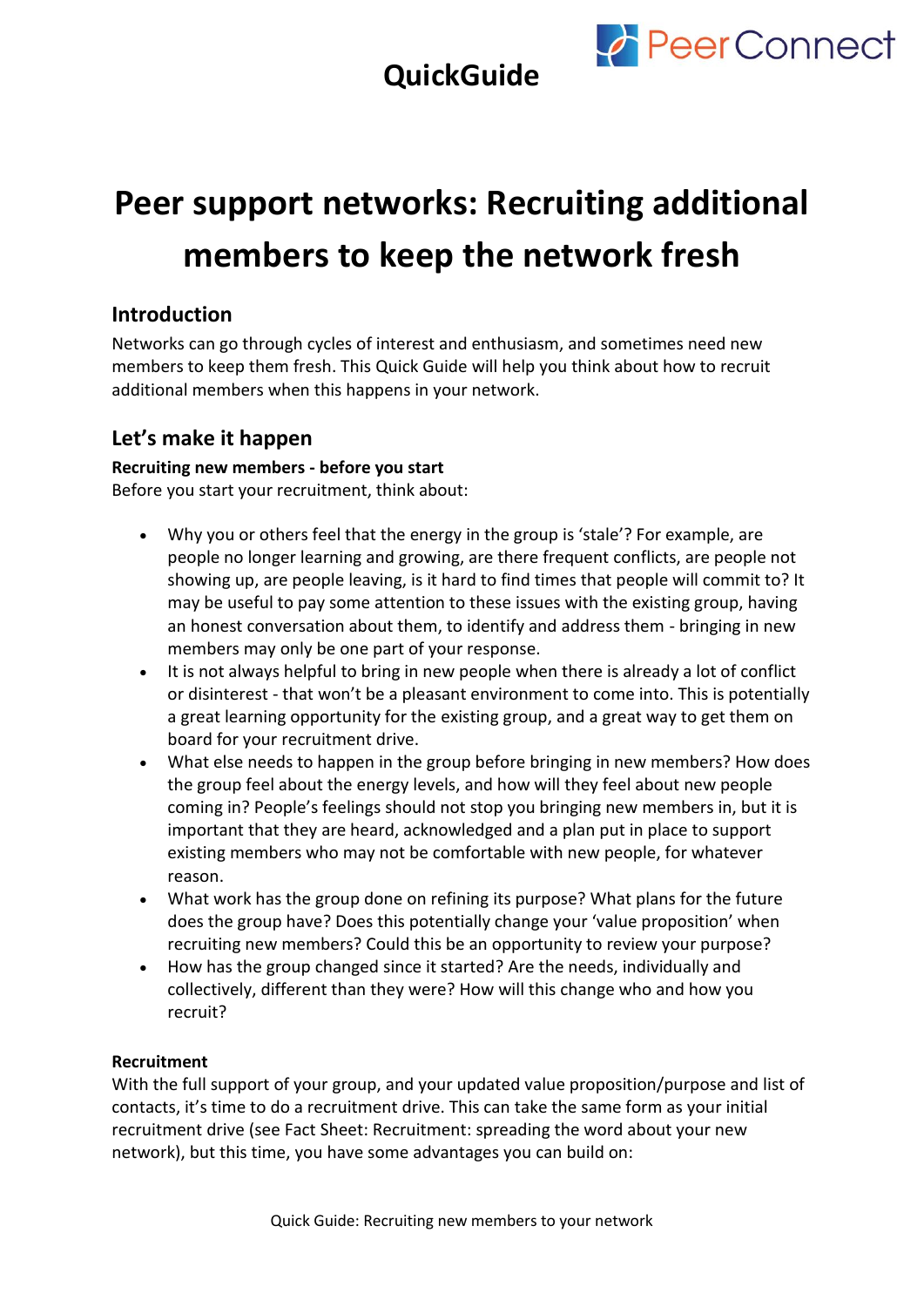# **QuickGuide**



- 1. Experience you will know what worked well last time do more of that! If most people found the network through their service providers, concentrate there, if most people read a story in the paper, do another one. However, don't forget to also do the things that weren't the most successful last time also - this may not attract lots of new people, but may attract new people with different perspectives - always healthy for a group.
- 2. Achievement your network will have had some wins, and overcome challenges. Update your marketing materials with some of these stories, and testimonials from people who have found the network valuable.
- 3. Connections you will have a broader network of connections in your community now - make sure to ask for their support in your recruitment drive. Also ask for the support and commitment of your existing group to be recruiters.

#### **After recruiting**

Make sure you pay good attention to bringing people in well. Some points that may assist:

- A good induction into the group give people all the details they will need share with them the purpose, guidelines and plans of the group, meeting details, give them access to previous meeting notes, encourage and answer lots of questions - be open
- Ensure a warm welcome from everyone at the first meeting they attend perhaps you could consider a 'buddy' system for supporting new members if they need that. And a special 'welcome' meal or morning tea will also help them feel welcome, and may even contribute to the process of lifting the energy of the group.
- Follow up check in with new members in between meetings be available for them if they have concerns or questions. And also be sure to check in with any existing members who may be struggling with new members coming in

### **Where you can find more information**

See Quick Guide: Recruitment: spreading the word about your new network See Quick Guide: After the meeting: the follow-up work that will get people to the next network meeting See Quick Guide: Thinking about the value proposition See Quick Guide: Who you want the peer network to be for See Quick Guide: What to do when there is conflict between network members

Useful web links: The Centre of Excellence for Peer Support (mental health) has some great resources for peer support networks:

[http://www.peersupportvic.org/index.php/2014-12-15-22-42-49/2014-12-16-02-22-](http://www.peersupportvic.org/index.php/2014-12-15-22-42-49/2014-12-16-02-22-27/Resources/) [27/Resources/](http://www.peersupportvic.org/index.php/2014-12-15-22-42-49/2014-12-16-02-22-27/Resources/)